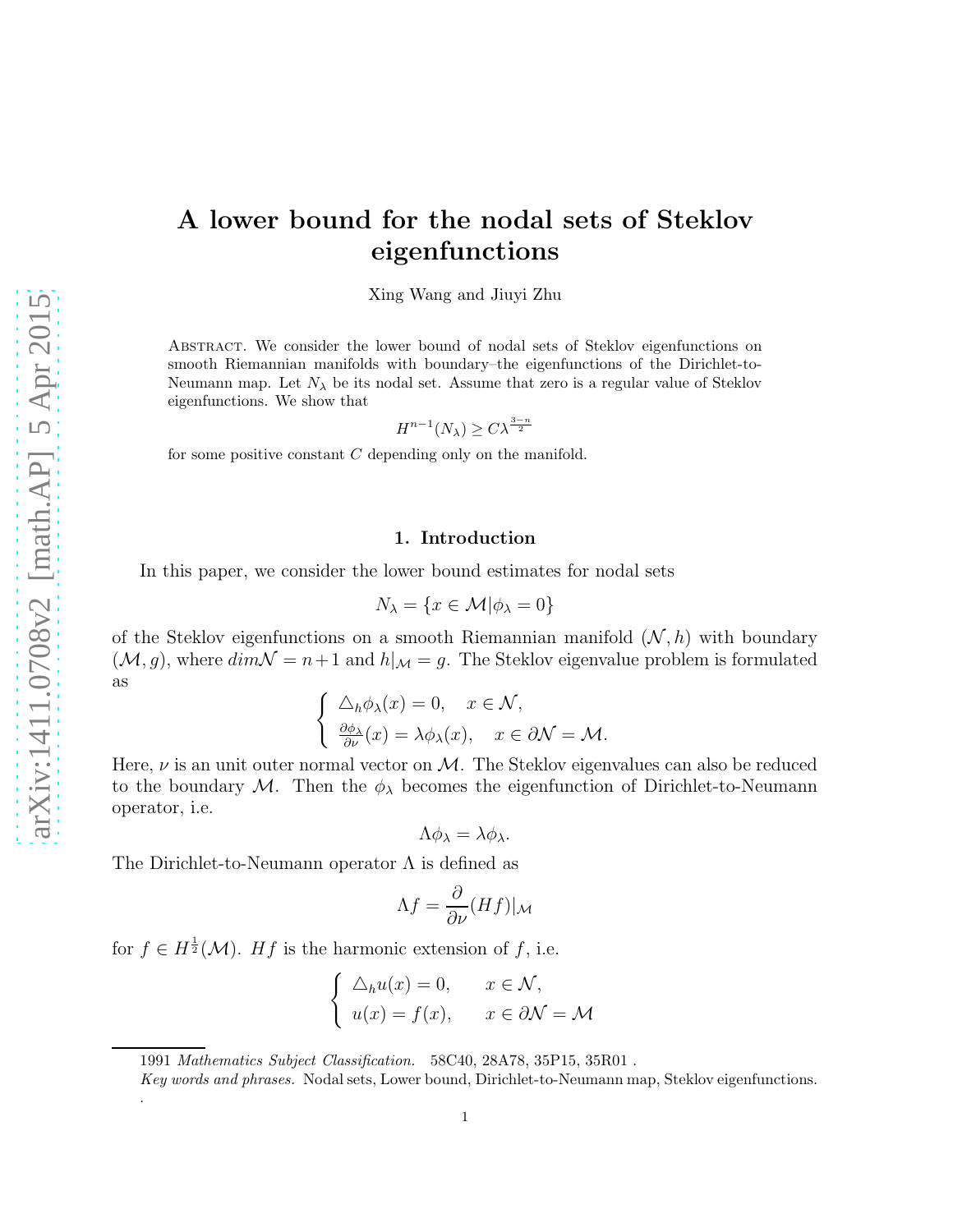with  $u = Hf$ . Moreover, the operator  $\Lambda$  is a self-adjoint operator from  $H^{\frac{1}{2}}(\mathcal{M})$  to  $H^{-\frac{1}{2}}(\mathcal{M})$  and there exists an orthonormal basis  $\{\phi_j\}$  of eigenfunctions such that

$$
\Lambda \phi_j = \lambda_j \phi_j, \quad \phi_j \in C^{\infty}(\mathcal{M}), \quad \int_{\mathcal{M}} \phi_j \phi_k dV_g = \delta_{jk}.
$$

The eigenvalues  $0 = \lambda_0 < \lambda_1 \leq \lambda_2 \leq \lambda_3, \cdots$ , are ordered in ascending order with counted multiplicity. For simplicity, we choose  $n + 1$  as the dimension of N, which is a little bit different from the previous work by [[BL](#page-6-0)] and [[Zel](#page-7-0)].

The nodal sets are zero level sets of eigenfunctions. We want to study the asymptotical behavior of the size of nodal sets of Steklov eigenfunctions for large  $\lambda$ . Recently, some remarkable progresses have been made for the upper bound of the size of nodal sets for analytic manifolds. Bellova and Lin  $|BL|$  $|BL|$  $|BL|$  proved that if  $\mathcal N$  is an analytic domain in  $\mathbb{R}^n$ , then the  $H^{n-2}$ -Hausdorff measure of nodal sets of Steklov eigenfunctions has an upper bound of  $C\lambda^6$  with C depending only on N. Later on, [Zel](#page-7-0)ditch [Zel] improved their results and showed that the optimal upper bound for the nodal sets is  $C\lambda$  for real analytic manifolds. The optimality can be seen from the case that the manifold is a ball.

So far, nothing seems to be known for the lower bound of the nodal sets of Steklov eigenfunctions, even for analytic manifolds. The main goal of our paper is to address the lower bound of nodal sets over general compact smooth manifolds. Quite different from the case for the Laplacian-Beltrami operator, the Dirichlet-to-Neumann operator is a nonlocal operator, which causes additional difficulty. Fortunately, since we are measuring the whole size of the nodal sets which can be considered as "partial global" quantity, we are able to find a way to overcome the difficulty and carry the argument through.

Let's first briefly review the literature concerning the nodal sets of classical eigenfunctions. Let  $\phi_{\lambda}$  be an  $L^2$  normalized eigenfunctions of Laplacian-Beltrami on compact manifold  $(M, g)$  without boundary,

$$
-\triangle_g \phi_\lambda = \lambda^2 \phi_\lambda.
$$

Yau conjectured that for any smooth manifold, one should control the upper and lower bound of nodal sets of classical eigenfunctions as

$$
c\lambda \le H^{n-1}(N_{\lambda}) \le C\lambda
$$

where  $C, c$  depends only on the manifold  $M$ . The conjecture is only verified for real analytic manifold by Donnelly-Fefferman in  $[DF]$  $[DF]$  $[DF]$ . For the smooth manifolds, the conjecture is still not settled. Much progresses have been obtained towards the lower bound of nodal sets. Colding and Minicozzi [[CM](#page-6-1)], Sogge and Zelditch [[SZ](#page-7-2)], [[SZ1](#page-7-3)] independently obtained that

$$
H^{n-1}(N_{\lambda}) \ge C\lambda^{\frac{3-n}{2}}
$$

for smooth manifolds. See also [[HS](#page-7-4)] for deriving the same bound by adapting the idea in [[SZ](#page-7-2)]. For other related works about lower bounds of nodal sets of classical eigenfunctions, see  $[\mathbf{Br}]$  $[\mathbf{Br}]$  $[\mathbf{Br}]$ ,  $[\mathbf{M}]$  $[\mathbf{M}]$  $[\mathbf{M}]$ ,  $[\mathbf{HL}]$  $[\mathbf{HL}]$  $[\mathbf{HL}]$ , etc, to just mention a few. The methods in  $[\mathbf{CM}]$  $[\mathbf{CM}]$  $[\mathbf{CM}]$  and  $[\mathbf{SZ}]$  $[\mathbf{SZ}]$  $[\mathbf{SZ}]$  are quite different. Specially, the method in  $[\mathbf{SZ}]$  $[\mathbf{SZ}]$  $[\mathbf{SZ}]$  is based on a [D](#page-6-3)ong-type identity in  $[\mathbf{D}]$  about  $L^1$ norm of  $|\nabla \phi_{\lambda}|$  on the nodal set and the  $L^1$  norm of  $\phi_{\lambda}$  on M. Our goal is to adapt their idea to the setting of non-local operator, i.e. Steklov eigenfunctions.

<span id="page-1-0"></span>THEOREM 1. Let  $\phi_{\lambda}$  be a normalized Steklov eigenfunction and 0 be a regular value of  $\phi_{\lambda}$ . Then there exists C depending only on N such that

$$
H^{n-1}(N_{\lambda}) \ge C\lambda^{\frac{3-n}{2}}.
$$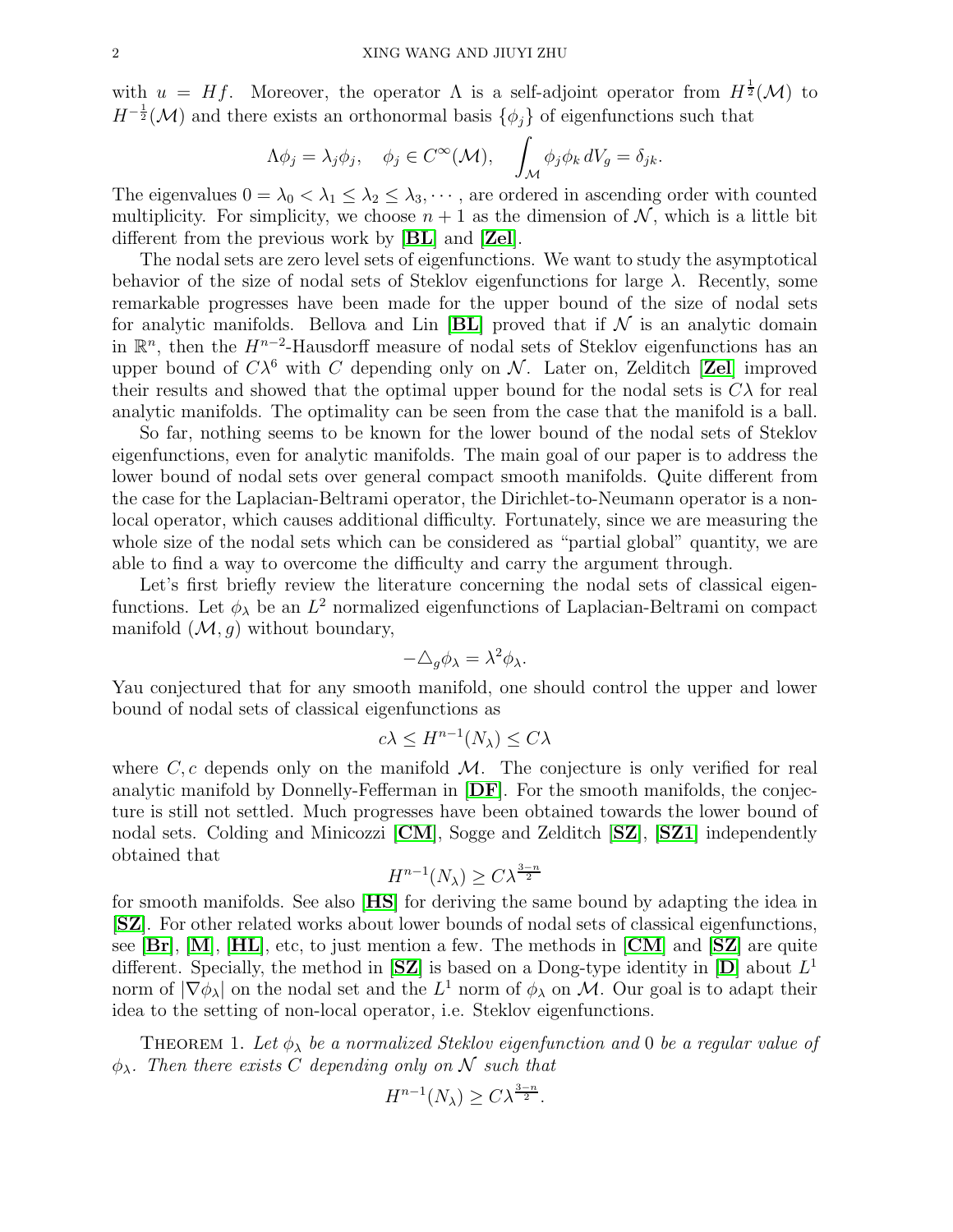With a small modification of the proof, we are also able to get similar lower bounds for general level sets near 0. Denote  $\alpha$ -level sets of Steklov eigenfunctions as  $L^{\alpha}_{\lambda} = \{x \in$  $\mathcal{M}|\phi_{\lambda}=\alpha$  }.

COROLLARY 1. Let  $\alpha$  be a regular value of  $\phi_{\lambda}$ . There exists a positive constant  $\epsilon(\mathcal{N})$ such that, for  $|\alpha| < \epsilon(\mathcal{N})\lambda^{-\frac{n-1}{4}},$ 

$$
H^{n-1}(L^\alpha_\lambda)\ge C\lambda^{\frac{3-n}{2}}
$$

with  $C$  depending only on  $\mathcal N$ .

Acknowledgements: It is our pleasure to thank Professor Christopher D. Sogge for many fruitful discussions throughout the preparation of this work. We appreciate his insightful and useful comments, which helped to improve this paper much. We also thank referees for constructive comments.

#### 2. Preliminaries

In this section, we will review and prepare some general results needed in the proof of Theorem 1. First, we need the following result from [[T](#page-7-7)].

<span id="page-2-1"></span>LEMMA 1. The Dirichlet-to-Neumann operator  $\Lambda$  is an elliptic self-adjoint pseudodifferential operator of order 1 over M. Moreover,

$$
\Lambda = \sqrt{-\triangle_g} \mod{OPS^0(\mathcal{M})}.
$$

Here,  $OPS^m$  denotes the pseudodifferential operator of order m. Since  $\Lambda$  is an elliptic self-adjoint pseudodifferential operator, by the general results in [[SS](#page-7-8)] (see also the book of [S](#page-7-9)ogge  $[S]$  or  $[S1]$  $[S1]$  $[S1]$  for Laplacian-Beltrami operator), we have the following  $L^p$  norm estimates.

LEMMA 2. Let  $\phi_{\lambda}$  be the Steklov eigenfunction. One has the estimates, for  $p \geq 2$ ,

(2.1) 
$$
\|\phi_{\lambda}\|_{L^{p}(\mathcal{M})} \lesssim (1+\lambda)^{\sigma(n,p)} \|\phi_{\lambda}\|_{L^{2}(\mathcal{M})},
$$

where

$$
\sigma(n,p) = \begin{cases} n(\frac{1}{2} - \frac{1}{p}) - \frac{1}{2}, & \frac{2(n+1)}{n-1} \le p \le \infty, \\ \frac{n-1}{2}(\frac{1}{2} - \frac{1}{p}), & 2 \le p \le \frac{2(n+1)}{n-1}. \end{cases}
$$

In the whole paper, the notation  $A \leq B$  or  $A \geq B$  denotes  $A \leq CB$  or  $A \geq CB$ for some generic constant C which does not depend on  $\lambda$ . If we follow exactly the same argument as [[SZ](#page-7-2)], which makes use of lemma [2](#page-2-0) for  $p = \infty$ , we can obtain  $L^p$  norm estimates for  $p = 1$ , that is,

(2.2) 
$$
\|\phi_{\lambda}\|_{L^{1}(\mathcal{M})} \gtrsim (1+\lambda)^{-\frac{n-1}{4}} \|\phi_{\lambda}\|_{L^{2}(\mathcal{M})}.
$$

<span id="page-2-0"></span>We also need the  $L^p$  bounds for the pseudodifferential operators.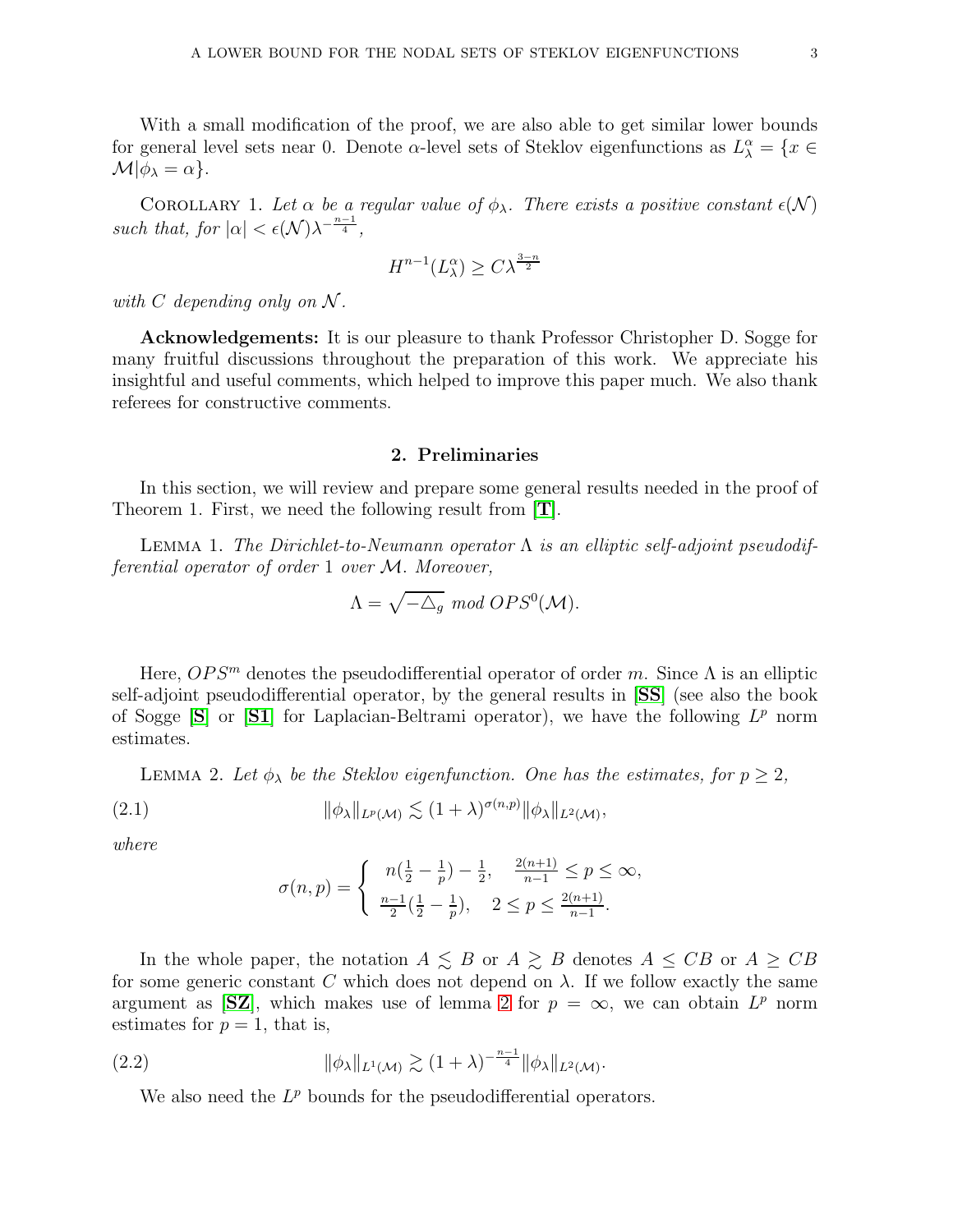<span id="page-3-3"></span>LEMMA 3. Suppose  $P \in OPS^m(\mathcal{M})$ . Then

$$
||P\phi_{\lambda}||_{L^{p}(\mathcal{M})} \lesssim (1+\lambda)^{m} ||\phi_{\lambda}||_{L^{p}(\mathcal{M})}, \quad \forall 1 < p < \infty.
$$

Specially,

$$
\|\nabla_g^m \phi_\lambda\|_{L^p(\mathcal{M})} \lesssim (1+\lambda)^m \|\phi_\lambda\|_{L^p(\mathcal{M})}.
$$

PROOF. Define the operator  $\tilde{P} := P(1 + \Lambda)^{-m}$ , then  $\tilde{P} \in OPS^0(\mathcal{M})$ . By the boundedness of zeroth pseudodifferential operator over  $L^p(\mathcal{M})$  in  $[S]$  $[S]$  $[S]$  or  $[T]$  $[T]$  $[T]$ , the lemma follows easily.  $\Box$ 

## 3. Lower bounds of nodal sets

In this section, we will obtain the lower bounds of nodal sets of Steklov eigenfunctions. Since the Dirichlet-to-Neumann operator is a non-local operator, we do not need information from the manifold  $(N, h)$ . In the following argument, all derivatives and calculations are performed with respect to the manifold  $(M, g)$ . We first express the manifold M as the disjoint union

$$
\mathcal{M} = \bigcup_{j=1}^{N_{+}(\lambda)} D_{j,+} \cup \bigcup_{j=1}^{N_{-}(\lambda)} D_{j,-} \cup N_{\lambda},
$$

where  $D_{j,+}$  and  $D_{j,-}$  are the connected components of the sets  $\{x \in \mathcal{M} | \phi_{\lambda} > 0\}$  and  ${x \in M | \phi_{\lambda} < 0}$ . Using the same idea in [[SZ](#page-7-2)], we can treat each component separately and then add them up. For simplicity, we just deal with two components. The same argument carries out for many components. Denote

and

$$
D_{-} = \{x \in \mathcal{M} | \phi_{\lambda}(x) < 0\}.
$$

 $D_+ = \{x \in \mathcal{M} | \phi_\lambda(x) > 0\}$ 

For the classical eigenfunctions of Laplacian-Beltrami operator, the singular set is codimension 2. Then zero level sets are smooth submanifolds. It is also shown in [[U](#page-7-11)] that 0 is regular value for eigenfunctions of second order elliptic differential operators. To the best of the authors' knowledge, it is still unknown whether it is true for Dirichlet-to-Neumann operators. By the Sard's theorem, it is known that almost every level set is regular. Since 0 is assumed to be a regular value of  $\phi_{\lambda}$ , then  $N_{\lambda}$  is a smooth submanifold in M and the boundary  $\partial D_{\pm} = N_{\lambda}$ . By the Green formula, for any  $f \in C^{\infty}(\mathcal{M})$ , we have

<span id="page-3-0"></span>(3.1) 
$$
\int_{D_{\pm}} div(f \nabla \phi_{\lambda}) dv_g = \int_{N_{\lambda}} \langle f \nabla \phi_{\lambda}, \nu \rangle ds
$$

where ds is the surface measure on  $N_{\lambda}$  induced by the metric g on  $\mathcal{M}, \nu$  is the exterior unit normal vector on  $N_{\lambda}$  with respect to  $D_{\pm}$  respectively. Note the Green formula is taken on M with metric g. Since  $\phi_{\lambda} \equiv 0$  on  $N_{\lambda}$ , then  $\langle \nabla \phi_{\lambda}, \nu \rangle = \pm |\nabla \phi_{\lambda}|$  on  $N_{\lambda}$ . Thus, [\(3.1\)](#page-3-0) becomes

<span id="page-3-1"></span>(3.2) 
$$
\int_{D_+} \operatorname{div}(f \nabla \phi_\lambda) \, dv_g = - \int_{N_\lambda} f |\nabla \phi_\lambda| \, ds.
$$

Similarly, we have

<span id="page-3-2"></span>(3.3) 
$$
\int_{D_{-}} \operatorname{div}(f \nabla \phi_{\lambda}) dv_{g} = \int_{N_{\lambda}} f |\nabla \phi_{\lambda}| ds.
$$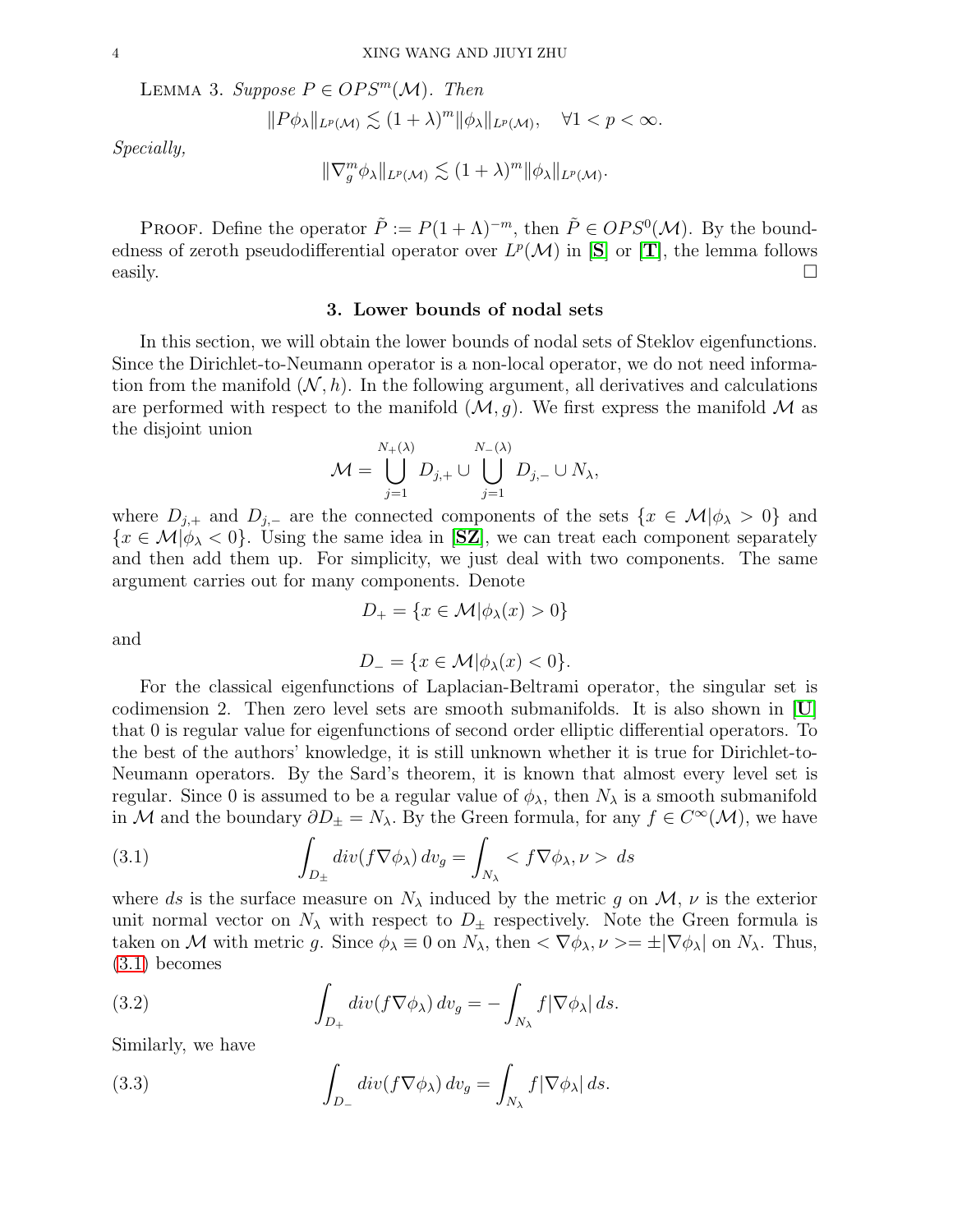By  $(3.2)$  and  $(3.3)$ , we obtain

<span id="page-4-0"></span>(3.4) 
$$
2\int_{N_{\lambda}}f|\nabla\phi_{\lambda}| ds = \int_{D_{-}}div(f\nabla\phi_{\lambda}) dv_{g} - \int_{D_{+}}div(f\nabla\phi_{\lambda}) dv_{g}.
$$

To obtain a lower bound of nodal sets of Steklov eigenfunctions, we need to choose some appropriate test functions. It turns out that  $f \equiv 1$  and  $f = \sqrt{1 + |\nabla \phi_{\lambda}|^2}$  are good choices. Let  $f \equiv 1$ . We are able to establish the following proposition.

<span id="page-4-4"></span>PROPOSITION 1. There exists positive constant  $K(\mathcal{N})$  such that, for  $\lambda > K(\mathcal{N})$ ,

$$
\int_{N_{\lambda}} |\nabla \phi_{\lambda}| ds \geq \frac{\lambda^2}{4} ||\phi_{\lambda}||_{L^1(\mathcal{M})}.
$$

PROOF. Set  $f = 1$  in [\(3.4\)](#page-4-0), we have

(3.5) 
$$
2\int_{N_{\lambda}} |\nabla \phi_{\lambda}| ds = \int_{D_{-}} \Delta \phi_{\lambda} dv_{g} - \int_{D_{+}} \Delta \phi_{\lambda} dv_{g}.
$$

From lemma [1,](#page-2-1) we know that

<span id="page-4-1"></span>
$$
\sqrt{-\triangle_g} = \Lambda + P_0,
$$

where  $P_0 \in OPS^0(\mathcal{M})$ . It follows that

$$
-\Delta = \Lambda^2 + P_1 + P_0^2,
$$

where  $P_1 = \Lambda P_0 + P_0 \Lambda \in OPS^1(\mathcal{M})$ . Therefore,

$$
\begin{array}{rcl}\n\triangle \phi_{\lambda} & = & -(\Lambda^2 + P_1 + P_0^2)\phi_{\lambda} \\
& = & -\lambda^2 \phi_{\lambda} - P_1 \phi_{\lambda} - P_0^2 \phi_{\lambda}.\n\end{array}
$$

Substituting the above identity into [\(3.5\)](#page-4-1) implies that

<span id="page-4-2"></span>
$$
2\int_{N_{\lambda}} |\nabla \phi_{\lambda}| ds = -\int_{D_{-}} \lambda^{2} \phi_{\lambda} - \int_{D_{-}} P_{1} \phi_{\lambda} - \int_{D_{-}} P_{0}^{2} \phi_{\lambda}
$$
  
+ 
$$
\int_{D_{+}} \lambda^{2} \phi_{\lambda} + \int_{D_{+}} P_{1} \phi_{\lambda} + \int_{D_{+}} P_{0}^{2} \phi_{\lambda}
$$
  

$$
\geq -\lambda^{2} \int_{D_{-}} \phi_{\lambda} + \lambda^{2} \int_{D_{+}} \phi_{\lambda} - \int_{\mathcal{M}} |P_{1} \phi_{\lambda}| - \int_{\mathcal{M}} |P_{0}^{2} \phi_{\lambda}|
$$
  

$$
= \lambda^{2} ||\phi_{\lambda}||_{L^{1}(\mathcal{M})} - (1 + \lambda) ||\tilde{P}_{0} \phi_{\lambda}||_{L^{1}(\mathcal{M})} - ||P_{0}^{2} \phi_{\lambda}||_{L^{1}(\mathcal{M})},
$$

where  $\tilde{P}_0 = P_1(1+\Lambda)^{-1} \in OPS^0(\mathcal{M})$ . Now there are two "bad" terms in [\(3.6\)](#page-4-2):

<span id="page-4-3"></span>
$$
\|\tilde{P}_0\phi_\lambda\|_{L^1(\mathcal{M})}, \quad \|P_0^2\phi_\lambda\|_{L^1(\mathcal{M})}.
$$

We are able to control them by the  $L^1$  norm of  $\phi_{\lambda}$  multiplied by an  $\epsilon$  power of  $\lambda$ . We can establish the following lemma.

LEMMA 4. Let  $P \in OPS^0(\mathcal{M})$ . Then for any positive constant  $\epsilon$ , there exists  $C =$  $C(\mathcal{N}, \epsilon)$  such that

(3.7) 
$$
||P\phi_{\lambda}||_{L^{1}(\mathcal{M})} \leq C\lambda^{\epsilon}||\phi_{\lambda}||_{L^{1}(\mathcal{M})}.
$$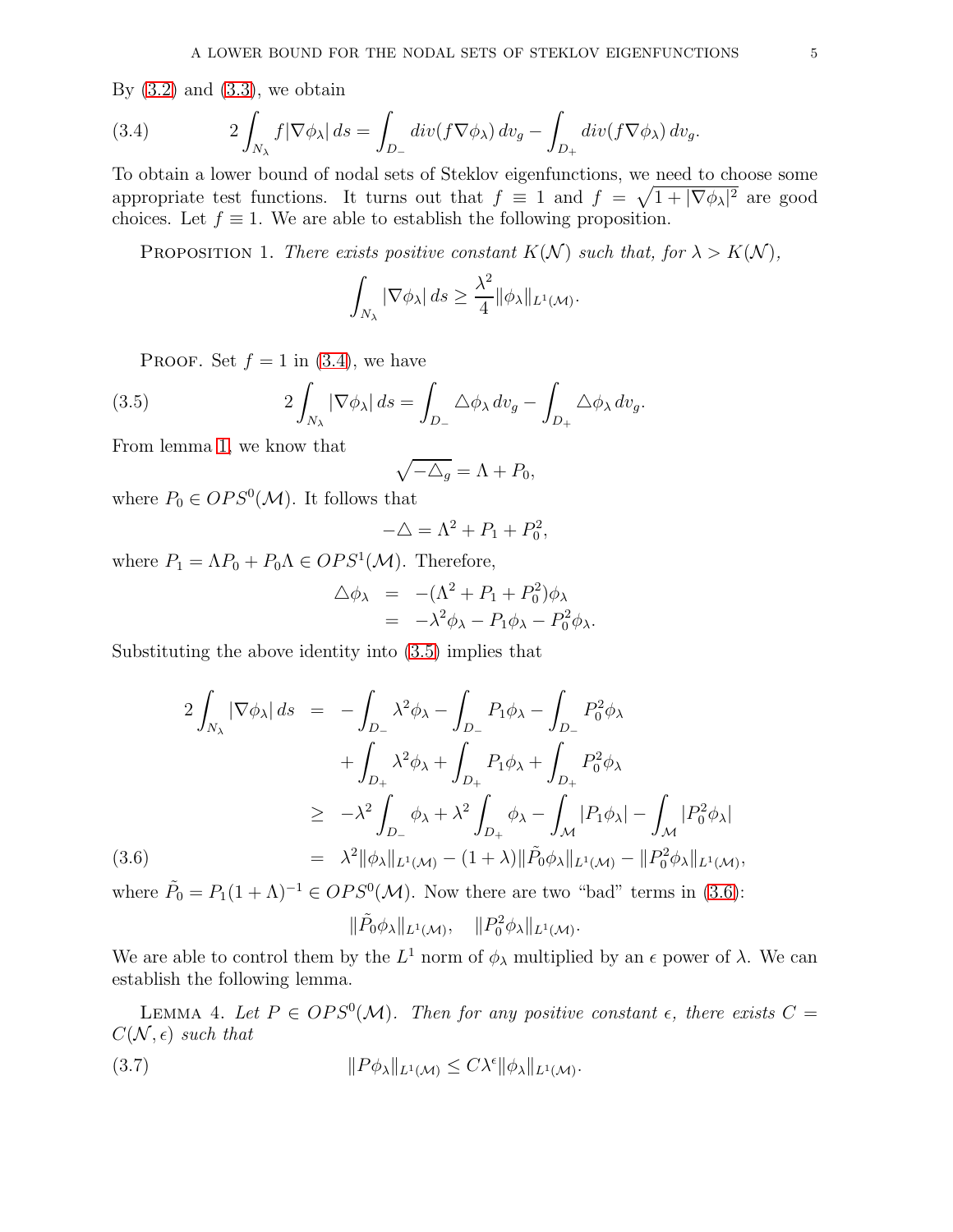PROOF. Let  $\delta > 0$ . By Hölder's inequality,

<span id="page-5-0"></span>
$$
||P\phi_{\lambda}||_{L^{1}(\mathcal{M})}\lesssim ||P\phi_{\lambda}||_{L^{1+\delta}(\mathcal{M})}\lesssim ||\phi_{\lambda}||_{L^{1+\delta}(\mathcal{M})},
$$

where we have used lemma [3.](#page-3-3) As we know,

(3.8) 
$$
\|\phi_{\lambda}\|_{L^{1+\delta}(\mathcal{M})} \leq \|\phi_{\lambda}\|_{L^{\infty}(\mathcal{M})}^{\frac{\delta}{1+\delta}} \|\phi_{\lambda}\|_{L^{1}(\mathcal{M})}^{\frac{1}{1+\delta}} = \left(\frac{\|\phi_{\lambda}\|_{L^{\infty}(\mathcal{M})}}{\|\phi_{\lambda}\|_{L^{1}(\mathcal{M})}}\right)^{\frac{\delta}{1+\delta}} \|\phi_{\lambda}\|_{L^{1}(\mathcal{M})}.
$$

Thanks to lemma [2,](#page-2-0) we know

$$
\|\phi_\lambda\|_{L^\infty(\mathcal{M})}\lesssim \lambda^{\frac{n-1}{2}}.
$$

By  $(2.2)$ ,

$$
\|\phi_\lambda\|_{L^1(\mathcal{M})} \gtrsim \lambda^{-\frac{n-1}{4}}.
$$

Thus, from [\(3.8\)](#page-5-0), we have

$$
\|\phi_{\lambda}\|_{L^{1+\delta}(\mathcal{M})} \lesssim \lambda^{\frac{3(n-1)\delta}{4(1+\delta)}} \|\phi_{\lambda}\|_{L^{1}(\mathcal{M})}
$$

.

Selecting  $\delta$  so small that  $\frac{3(n-1)\delta}{4(1+\delta)} \leq \epsilon$ , then the proposition is shown.

With aid of lemma [4,](#page-4-3) we continue the proof of proposition [1.](#page-4-4) Let's go back to  $(3.6)$ . We want to control the other two "bad" terms in the left hand side of [\(3.6\)](#page-4-2) by  $\lambda^2 ||\phi_{\lambda}||_{L^1(\mathcal{M})}$ . Since [\(3.7\)](#page-4-3) holds for any positive constant  $\epsilon$ , in order to achieve it, one needs to choose  $0 < \epsilon < 1$ . For instance, we may choose  $\epsilon = 1/2$ . Then we obtain

$$
2\int_{N_{\lambda}} |\nabla \phi_{\lambda}| ds \geq \lambda^{2} ||\phi_{\lambda}||_{L^{1}(\mathcal{M})} - C(1+\lambda)^{\frac{3}{2}} ||\phi_{\lambda}||_{L^{1}(\mathcal{M})}.
$$

Choosing  $\lambda$  appropriately large which depends only on  $\mathcal N$ , we finally arrive at

$$
2\int_{N_{\lambda}}|\nabla \phi_{\lambda}| ds \geq \frac{\lambda^2}{2} ||\phi_{\lambda}||_{L^1(\mathcal{M})}.
$$

We are done with the proof of proposition [1.](#page-4-4)  $\Box$ 

Next we select the test function as  $f = \sqrt{1 + |\nabla \phi_{\lambda}|^2}$ . We are able to prove the following proposition.

<span id="page-5-1"></span>PROPOSITION 2. There exists positive constant  $C = C(\mathcal{N})$  such that

(3.9) 
$$
\int_{N_{\lambda}} |\nabla \phi_{\lambda}|^2 ds \leq C(1+\lambda)^3.
$$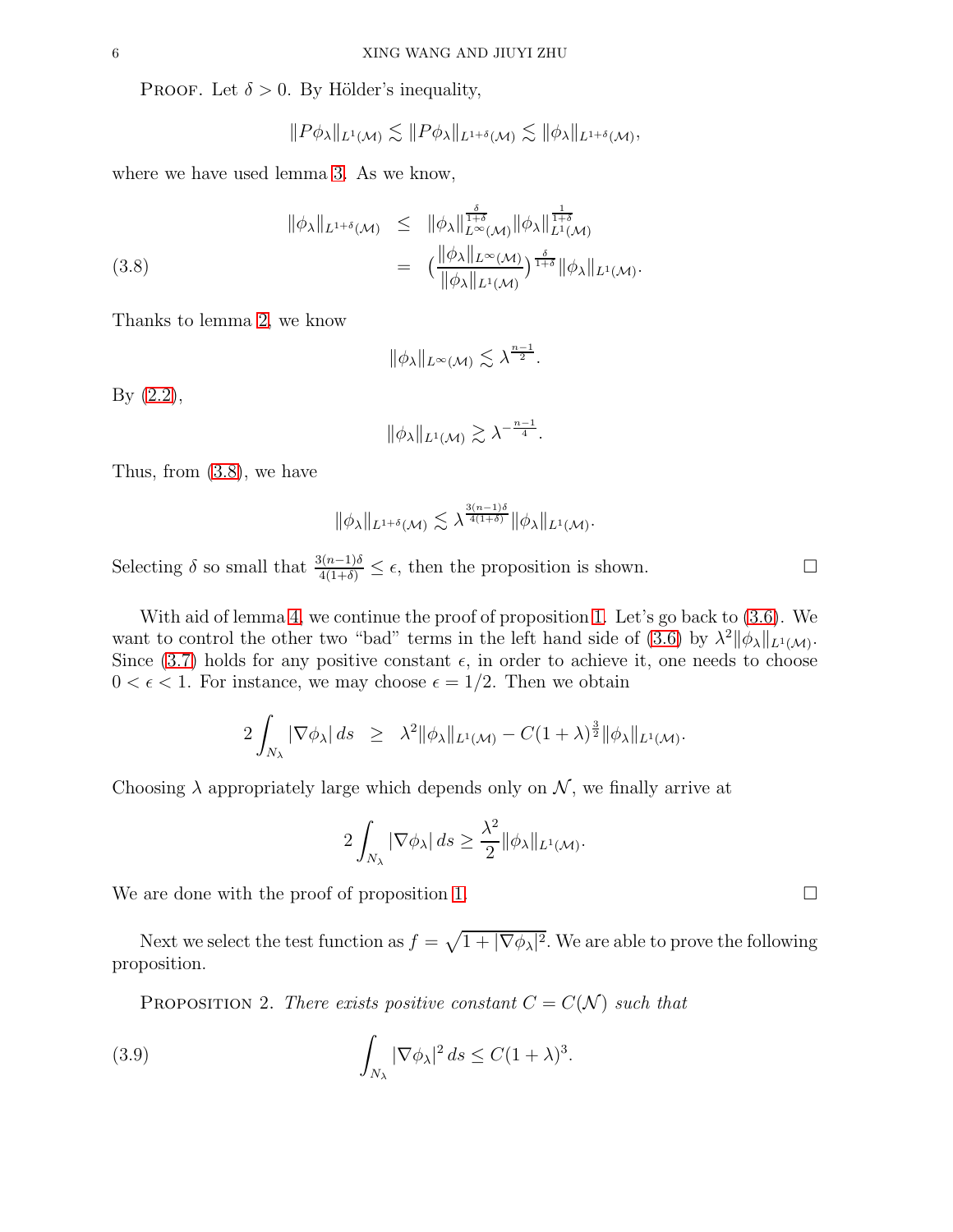**PROOF.** Let  $f = \sqrt{1 + |\nabla \phi_{\lambda}|^2}$  in [\(3.4\)](#page-4-0). We derive that

$$
2\int_{N_{\lambda}}\sqrt{1+|\nabla\phi_{\lambda}|^{2}}|\nabla\phi_{\lambda}| ds = \int_{D_{-}}div(\sqrt{1+|\nabla\phi_{\lambda}|^{2}}\nabla\phi_{\lambda}) dv_{g}
$$
  

$$
-\int_{D_{+}}div(\sqrt{1+|\nabla\phi_{\lambda}|^{2}}\nabla\phi_{\lambda}) dv_{g}
$$
  

$$
\leq \int_{\mathcal{M}}|div(\sqrt{1+|\nabla\phi_{\lambda}|^{2}}\nabla\phi_{\lambda})| dv_{g}
$$
  

$$
\lesssim \int_{\mathcal{M}}(1+|\nabla\phi_{\lambda}|^{2})^{-1/2}|\nabla^{2}\phi_{\lambda}||\nabla\phi_{\lambda}|^{2} dv_{g}
$$
  

$$
+\int_{\mathcal{M}}(1+|\nabla\phi_{\lambda}|^{2})^{1/2}|\triangle\phi_{\lambda}| dv_{g}.
$$

Furthermore, we get

$$
\int_{N_{\lambda}} |\nabla \phi_{\lambda}|^2 ds \leq \int_{\mathcal{M}} (1 + |\nabla \phi_{\lambda}|^2)^{1/2} |\nabla^2 \phi_{\lambda}| dv_g
$$
  

$$
\leq \left( \int_{\mathcal{M}} (1 + |\nabla \phi_{\lambda}|^2 dv_g)^{\frac{1}{2}} \left( \int_{\mathcal{M}} |\nabla^2 \phi_{\lambda}|^2 dv_g \right)^{\frac{1}{2}}
$$
  
(3.10) 
$$
\leq (1 + \lambda)^3,
$$

where lemma [3](#page-3-3) has been used in last inequality.  $\Box$ 

We are ready to give the proof of Theorem [1.](#page-1-0) We use an idea in [**[HS](#page-7-4)**] by Hezari and Sogge.

<span id="page-6-4"></span>PROOF OF THEOREM [1.](#page-1-0) On one hand, by proposition [2,](#page-5-1)

$$
\int_{N_{\lambda}} |\nabla \phi_{\lambda}| ds \leq (\int_{N_{\lambda}} |\nabla \phi_{\lambda}|^2 ds)^{\frac{1}{2}} |N_{\lambda}|^{\frac{1}{2}}
$$
  

$$
\lesssim \lambda^{\frac{3}{2}} |N_{\lambda}|^{\frac{1}{2}}.
$$

On the other hand, from proposition [1,](#page-4-4) we have

$$
\int_{N_{\lambda}} |\nabla \phi_{\lambda}| ds \geq \frac{\lambda^2}{4} ||\phi_{\lambda}||_{L^1(\mathcal{M})}
$$
\n
$$
\geq \lambda^{2 - \frac{n-1}{4}},
$$
\n(3.12)

where we have used  $(2.2)$  in last inequality. Combining the estimates  $(3.11)$  and  $(3.12)$ , we arrive at

<span id="page-6-5"></span>
$$
|N_{\lambda}| \gtrsim \lambda^{\frac{3-n}{2}}.
$$

### References

- <span id="page-6-2"></span>[Br] J. Brüning, Über Knoten von Eigenfunktionen des Laplace-Beltrami-Operators, Math. Z. 158(1978), 15-21.
- <span id="page-6-0"></span>[BL] K. Bellova and F.H. Lin, Nodal sets of Steklov eigenfunctions, [arXiv:1402.4323.](http://arxiv.org/abs/1402.4323)
- <span id="page-6-1"></span>[CM] T.H. Colding and W. P. Minicozzi II, Lower bounds for nodal sets of eigenfunctions, Comm. Math. Phys. 306(2011), 777-784.
- <span id="page-6-3"></span>[D] R-T Dong, Nodal sets of eigenfunctions on Riemann surfaces, J. Differential Geom. 36(1992), 493- 506.